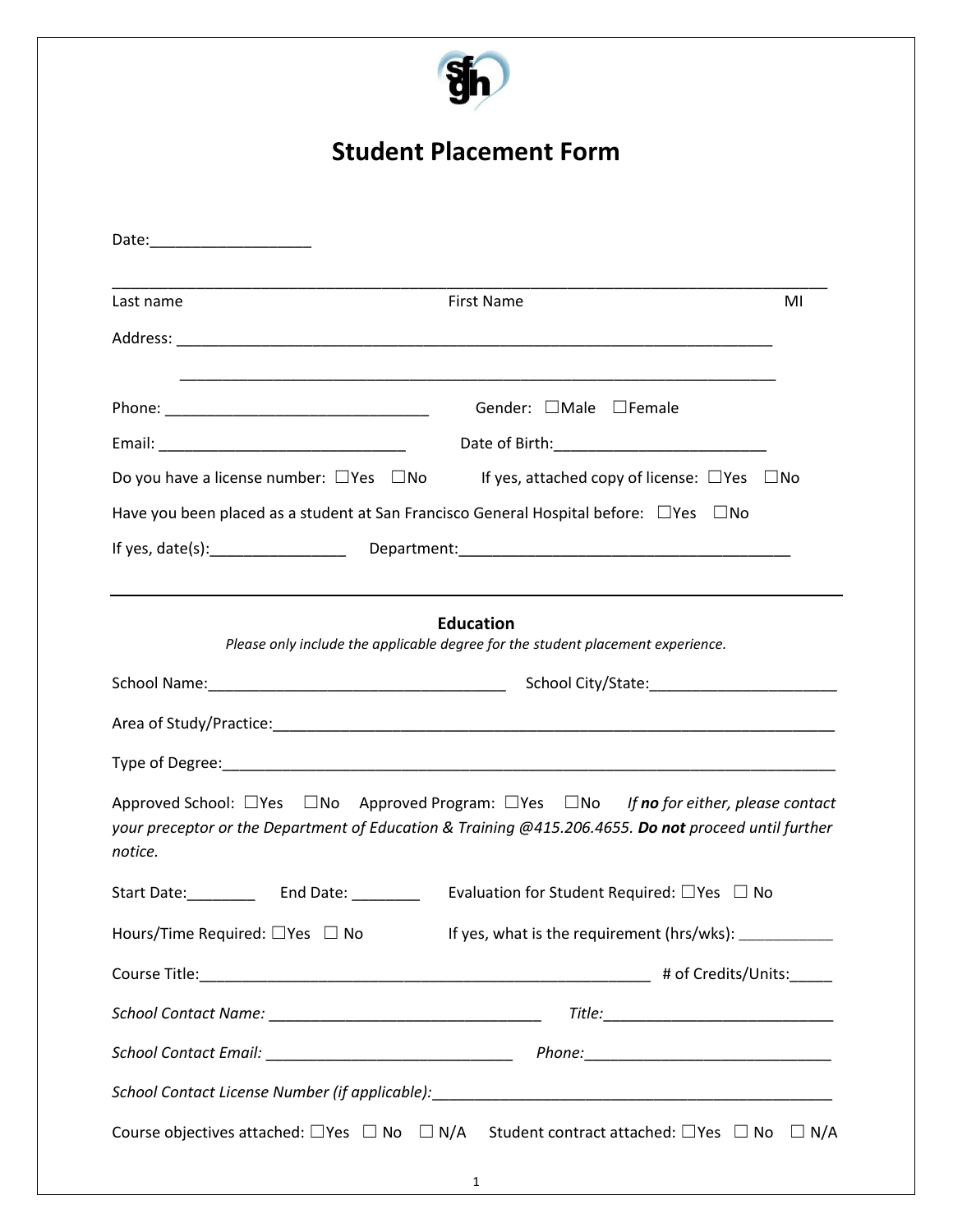#### **Student Placement**

| <b>Department</b> | <b>Responsibilities</b> | Schedule/Shift |
|-------------------|-------------------------|----------------|
|                   |                         |                |
|                   |                         |                |

Signature of a San Francisco General Hospital (SFGH) employee or preceptor named below indicates the student arrangements have been agreed upon by both parties.

Preceptor Name :\_\_\_\_\_\_\_\_\_\_\_\_\_\_\_\_\_\_\_\_\_\_\_\_\_\_\_\_\_\_\_ Signature:\_\_\_\_\_\_\_\_\_\_\_\_\_\_\_\_\_\_\_\_\_\_\_\_\_\_\_\_\_\_\_

Preceptor Email: The example of Preceptor Phone:

#### **Health Requirements**

*Students are required to provide proof of immunizations, screenings and/or titers of below BEFORE starting placement. Although not required, we strongly recommend Hepatitis B screening and vaccination. For clinical students, health screening is required at the beginning of every clinical rotation. Complete below and show proof to the preceptor/SFGH staff. Actual records are not needed; do not attach.*

| <b>Health Screening Records</b>                                         | Date(s) |          |
|-------------------------------------------------------------------------|---------|----------|
| Rubeola (Measles): Vaccinated or Titers showing immunity                |         |          |
| Rubella (German Measles): Vaccinated or Titers showing immunity         |         |          |
| Varicella: Vaccinated or Titers showing immunity                        |         |          |
| Mumps: Vaccinated or Titers showing immunity                            |         |          |
| Tuberculosis: PPD negative or chest x-ray negative (within one year and | 1 year  | 3 months |
| 3 months of projected start date, two tests total)                      |         |          |
| Proof of Hepatitis B                                                    |         |          |
| Seasonal Flu (flu season only)*                                         |         |          |

*\*Contact the Department of Education & Training to see if it is an active flu season. Typically the flu season is from Fall through Winter.*

## **\_\_\_\_\_\_\_\_\_\_\_\_\_\_\_\_\_\_\_\_\_\_\_\_\_\_\_\_\_\_\_\_\_\_\_\_\_\_\_\_\_\_\_\_\_\_\_\_\_\_\_\_\_\_\_\_\_\_\_\_\_\_\_\_\_\_\_\_\_\_\_\_\_\_\_\_\_\_ Emergency Contact**

Please provide a contact person in case of an emergency while on the San Francisco General Hospital campus or affiliated clinics.

Name: \_\_\_\_\_\_\_\_\_\_\_\_\_\_\_\_\_\_\_\_\_\_\_\_\_\_\_\_\_\_\_\_\_\_\_\_\_\_\_\_\_\_\_\_\_\_\_\_\_\_\_\_\_\_\_\_\_\_\_\_\_\_\_\_\_\_\_\_\_\_

Relationship: \_\_\_\_\_\_\_\_\_\_\_\_\_\_\_\_\_\_\_\_\_\_\_\_\_\_\_\_\_\_\_\_\_\_\_\_\_\_\_\_\_\_\_\_\_\_\_\_\_\_\_\_\_\_\_\_\_\_\_\_\_\_\_\_\_

Phone #1: \_\_\_\_\_\_\_\_\_\_\_\_\_\_\_\_\_\_\_\_\_\_\_\_\_\_\_\_\_\_\_ Phone #2: \_\_\_\_\_\_\_\_\_\_\_\_\_\_\_\_\_\_\_\_\_\_\_\_\_\_\_\_\_\_\_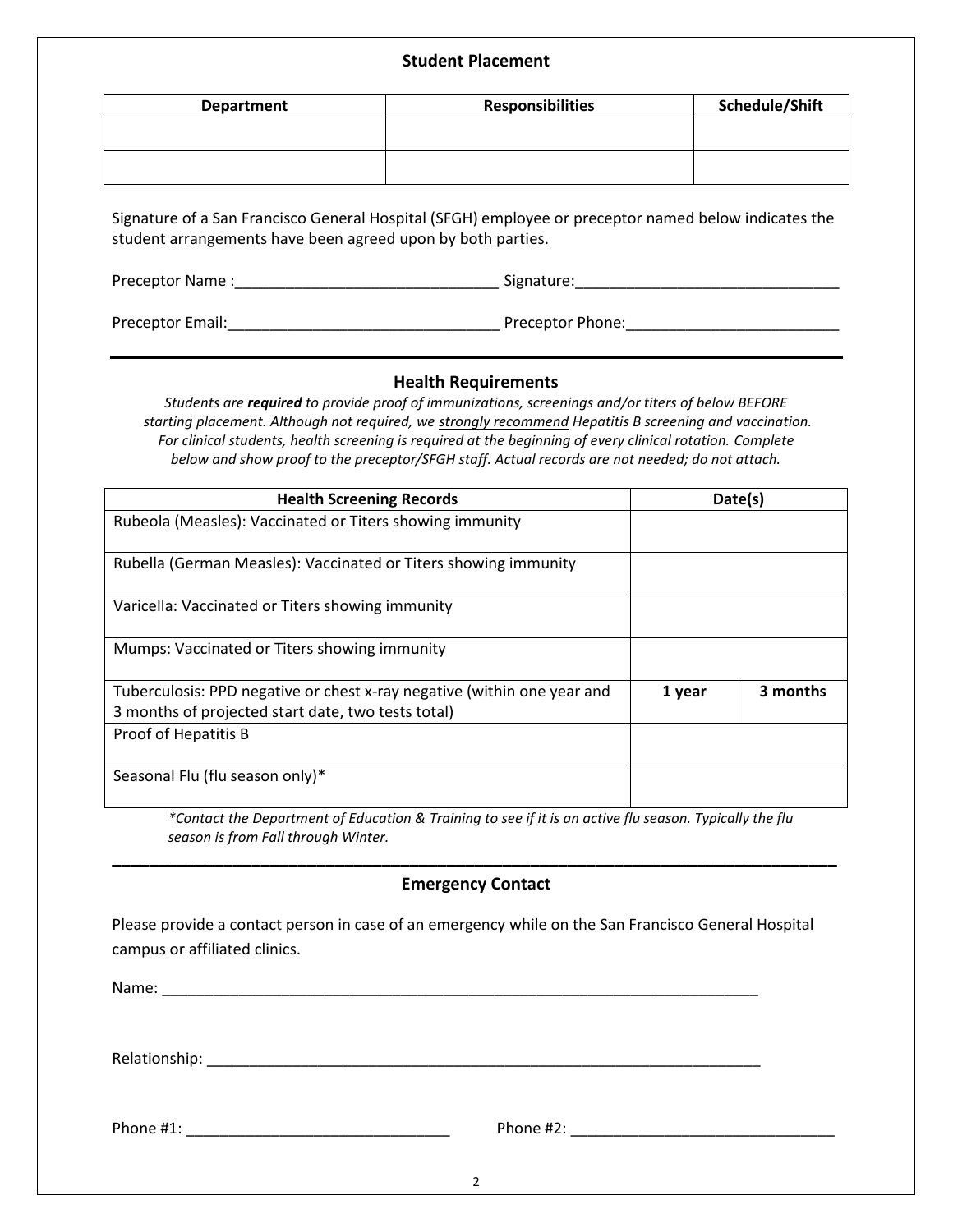#### **Health Data Access**

*In addition to completing below, the preceptor must complete the Invision/LCR Request form and the student must complete the Online User Confidentiality and Security Agreement (forms available on the DPH intranet).* 

\_\_\_\_\_\_\_\_\_\_\_\_\_\_\_\_\_\_\_\_\_\_\_\_\_\_\_\_\_\_\_\_\_\_\_\_\_\_\_\_\_\_\_\_\_\_\_\_\_\_\_\_\_\_\_\_\_\_\_\_\_\_\_\_\_\_\_\_\_\_\_\_\_\_\_\_\_\_\_\_\_\_\_\_\_

Health data access needed:  $\square$ Yes  $\square$  No If no, please proceed to the next section.

Reason for request:  $\blacksquare$ 

- I understand and agree that it is my legal and ethical responsibility to maintain the confidentiality of all patient medical records and the patient information they contain. Initial: \_\_\_\_
- I understand that that SFGH conducts routine random audits of who gains access to medical records and that the State of California assesses heavy fines for institutions and individual health workers viewing any patient medical record without a direct need to know. Initial: \_\_\_\_
- I understand and agree that the records must not be removed from the Health Information Systems Department for any reason. Initial: \_\_\_\_
- I have received and reviewed the Health Insurance Portability and Accountability Act (HIPPA). Intial: \_\_\_\_

## **Oath of Confidentiality**

As a condition of clinical placement, conducting research, a student internship or the observation of patient care at San Francisco General Hospital and Trauma Center, I \_\_\_\_\_\_\_\_\_\_\_\_\_\_\_\_\_\_\_\_\_\_\_\_\_\_\_\_, agree not to divulge any information obtained in the course of such training or research to unauthorized persons, and not to public or otherwise make public any information regarding persons who have received services such that the person who received services is identifiable. I further agree not to divulge or public general patient information or statistics without prior authorization from my preceptor or hospital administration. I further agree to hold in strict confidentiality all matters discussed in Medical Staff of hospital committee meetings to which I might be privy. I recognize that the unauthorized release of confidential information may make me subject to civil action under provisions of the Welfare and Institutions Code.

Signature:\_\_\_\_\_\_\_\_\_\_\_\_\_\_\_\_\_\_\_\_\_\_\_\_\_\_\_\_\_\_\_\_\_\_\_\_\_\_\_\_\_\_\_\_\_\_\_ Date:\_\_\_\_\_\_\_\_\_\_\_\_\_\_\_\_\_\_\_\_\_